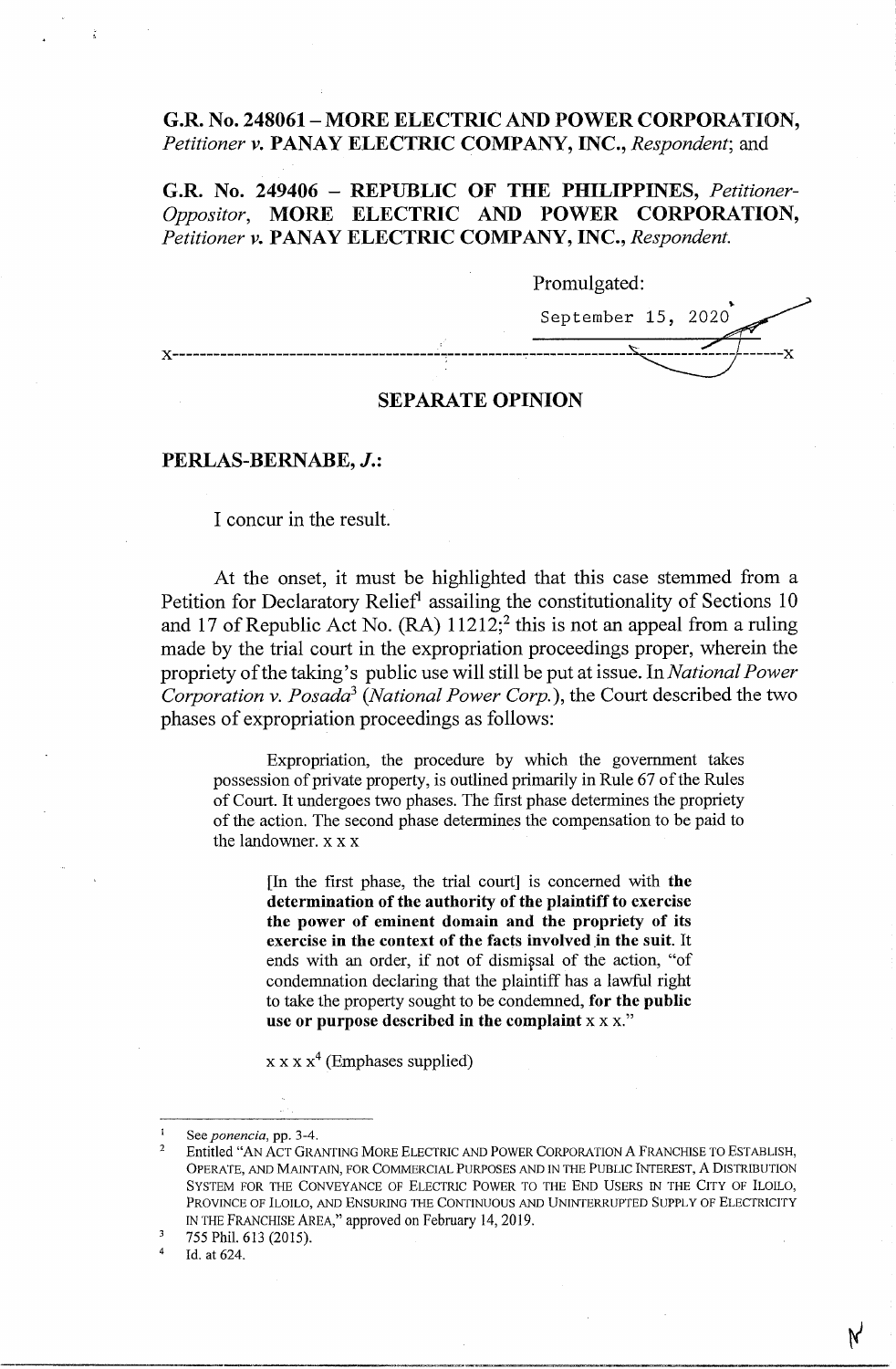Thus, it is not merely the amount of just compensation, **but the propriety of the taking itself,** which is up for judicial determination by the courts. Accordingly, the evaluation of the propriety of the taking is, in theory, a **judicial function.** As held in *National Power Corp.:* 

The power of eminent domain is an inherent competence of the state. It is essential to a sovereign. Thus, the Constitution does not explicitly define this power but subjects it to a limitation: that it be exercised only for public use and with payment of just compensation. **Whether the use is public or whether the compensation is constitutionally just will be**  determined finally by the courts.<sup>5</sup> (Emphasis and underscoring supplied)

Generally, the propriety of an eminent domain taking is hinged on its "public use." This is implicit from Section 9, Article III of the 1987 Constitution which states that **"[p]rivate property shall not be taken for public use** without just compensation." The Court, however, reckoned that the exercise of the power of eminent domain is **also circumscribed by the due process clause of the Constitution,** *viz.:* 

In general, eminent domain is defined as "the power of the nation or a sovereign state to take, or to authorize the taking of, private property for a public use without the owner's consent, conditioned upon payment of just compensation." It is acknowledged as "an inherent political right, founded on a common necessity and interest of appropriating the property of individual members of the community to the great necessities of the whole community."

**The exercise of the power of eminent domain is constrained by two constitutional provisions: (1) that private property shall not be taken for public use without just compensation under Article** III **(Bill of Rights), Section 9 and (2) that no person shall be deprived of his/her life, liberty, or property without due process of law under Art.** III, **Sec. 1.** 6 (Emphasis supplied)

The term "public use" is undefined in the eminent domain clause of our Constitution. In this regard, the Court recognized that "there is no precise meaning of 'public use' and the term is susceptible of myriad meanings depending on diverse situations."<sup>7</sup>

Historically, there are two (2) views on this matter. The first is the narrow definition of public use – that is "[t] he limited meaning attached to 'public use' is 'use by the public' or 'public employment,' that 'a duty must devolve on the person or corporation holding property appropriated by right of eminent domain to furnish the public with the use intended, and that there must be a right on the part of the public, or some portion of it, or some public or quasi-public agency on behalf of the public, to use the property after it is

 $<sup>7</sup>$  Id.</sup>

 $\frac{5}{6}$  Id. at 623.

<sup>6</sup>*Barangay Sindalan, San Fernando Pampanga, rep. by Brgy. Capt. Gutierrez v. Court of Appeals,* 547 Phil. 542,551 (2007), citing 26 Am Jur 2d 638.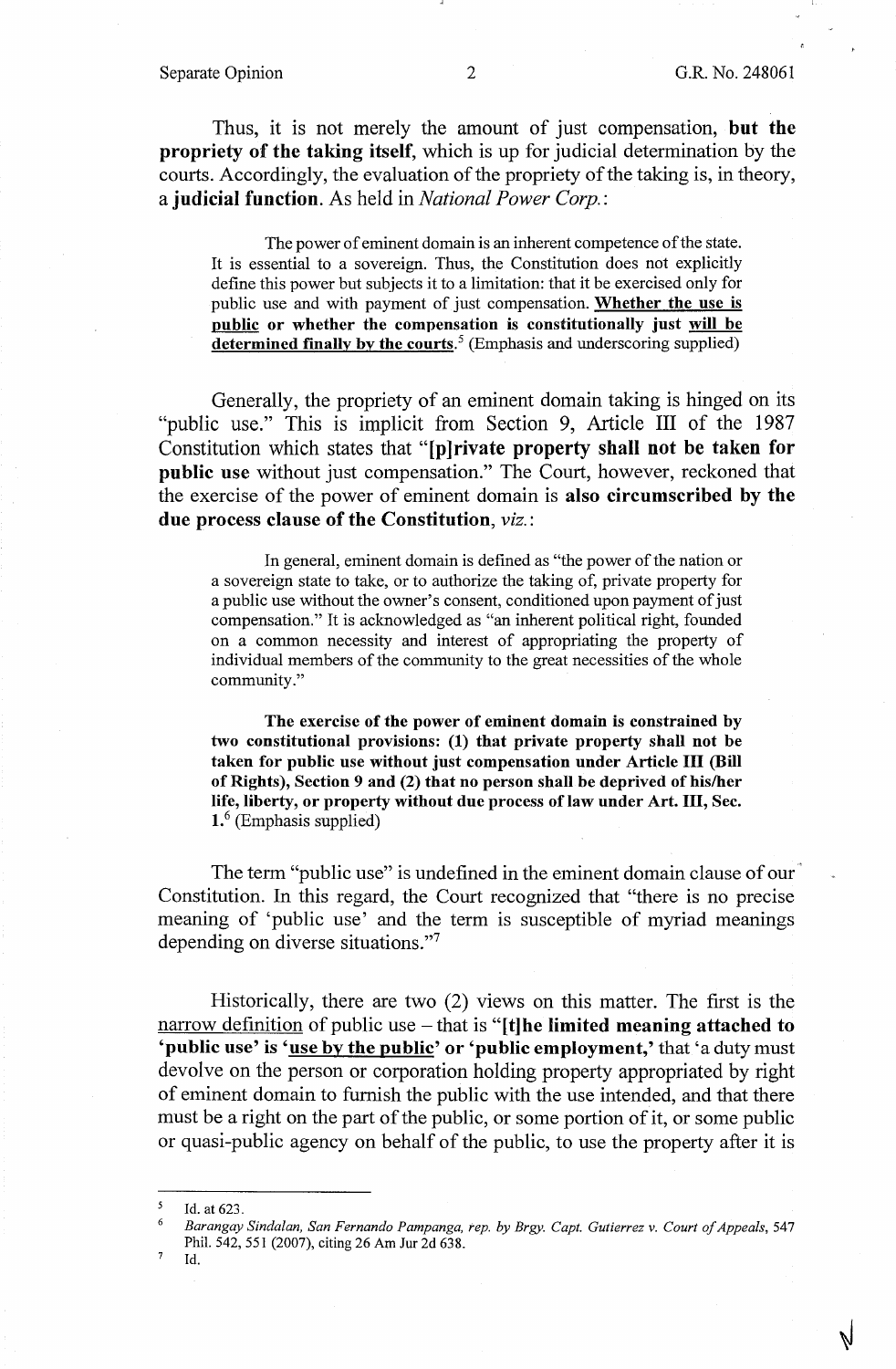condemned."<sup>8</sup> However, this narrow definition of "public use" being equivalent to the "use of the public" has been later superseded by a more expansive definition of the term **equating "public use"** to **"public purpose."** 

In the United States, where we have patterned our own Constitution, the Supreme Court (SCOTUS), in *Kela v. New London9 (Kelo* ), explained the evolution of the term "public use" as applied in eminent domain cases:

[T]his "Court long ago rejected any literal requirement that condemned property be put into use for the general public." **Indeed, while many state courts in the mid-19th century endorsed "use by the public" as the proper definition of public use, that narrow view steadily eroded over time. Not only was the "use by the public" test difficult to administer**  *(e.g.,* **what proportion of the public need have access to the property? at what price?), but it proved to be impractical given the diverse and always evolving needs of society. Accordingly, when this Court began applying the Fifth Amendment to the States at the close of the 19th century, it embraced the broader and more natural interpretation of public use as "public purpose."** Thus, in a case upholding a mining company's use of an aerial bucket line to transport ore over property it did not own, Justice Holmes' opinion for the Court stressed "the inadequacy of use by the general public as a universal test." *Strickley v. Highland Boy Gold Mining Co.,* 200 U. S. 527, 531 (1906). We have repeatedly and consistently rejected that narrow test ever since. 10 (Emphasis supplied)

As stated in *Keio,* the SCOTUS has embraced the broad interpretation of public use as "public purpose," reasoning that not only was the "use by the public" test difficult to administer, but it was also impractical "given the diverse and always evolving needs of society." Thus, the SCOTUS has "repeatedly and consistently rejected that narrow test ever since."

In our jurisdiction, this Court has acceded to "[t]he more generally accepted view [which] sees **'public use' as 'public advantage, convenience, or benefit,** and that anything which tends to enlarge the resources, increase the industrial energies, and promote the productive power of any considerable number of the inhabitants of a section of the state, or which leads to the growth of towns and the creation of new resources for the employment of capital and labor, [which] contributes to the general welfare and the prosperity of the whole community.'"<sup>11</sup> In *Manapat v. Court of Appeals*,<sup>12</sup> this Court stated that "the 'public use' requisite for the valid exercise of the power of eminent domain is a flexible and evolving concept influenced by changing conditions. At present, it may not be amiss to state that **whatever is beneficially employed for the general welfare satisfies the requirement of public use."13** 

 $\frac{8}{9}$  Id. at 551-552.

<sup>545</sup> U.S. 469 (2005).

 $10$  See id.

<sup>11</sup>*Barangay Sindalan, San Fernando Pampanga, rep. by Brgy. Capt. Gutierrez v. Court of Appeals,* supra note 6 at 552.<br><sup>12</sup> 562 Phil. 31 (2007).<br><sup>13</sup> Id. at 53, citing *Estate of Jimenez v. PEZA*, 402 Phil. 271, 291 (2001).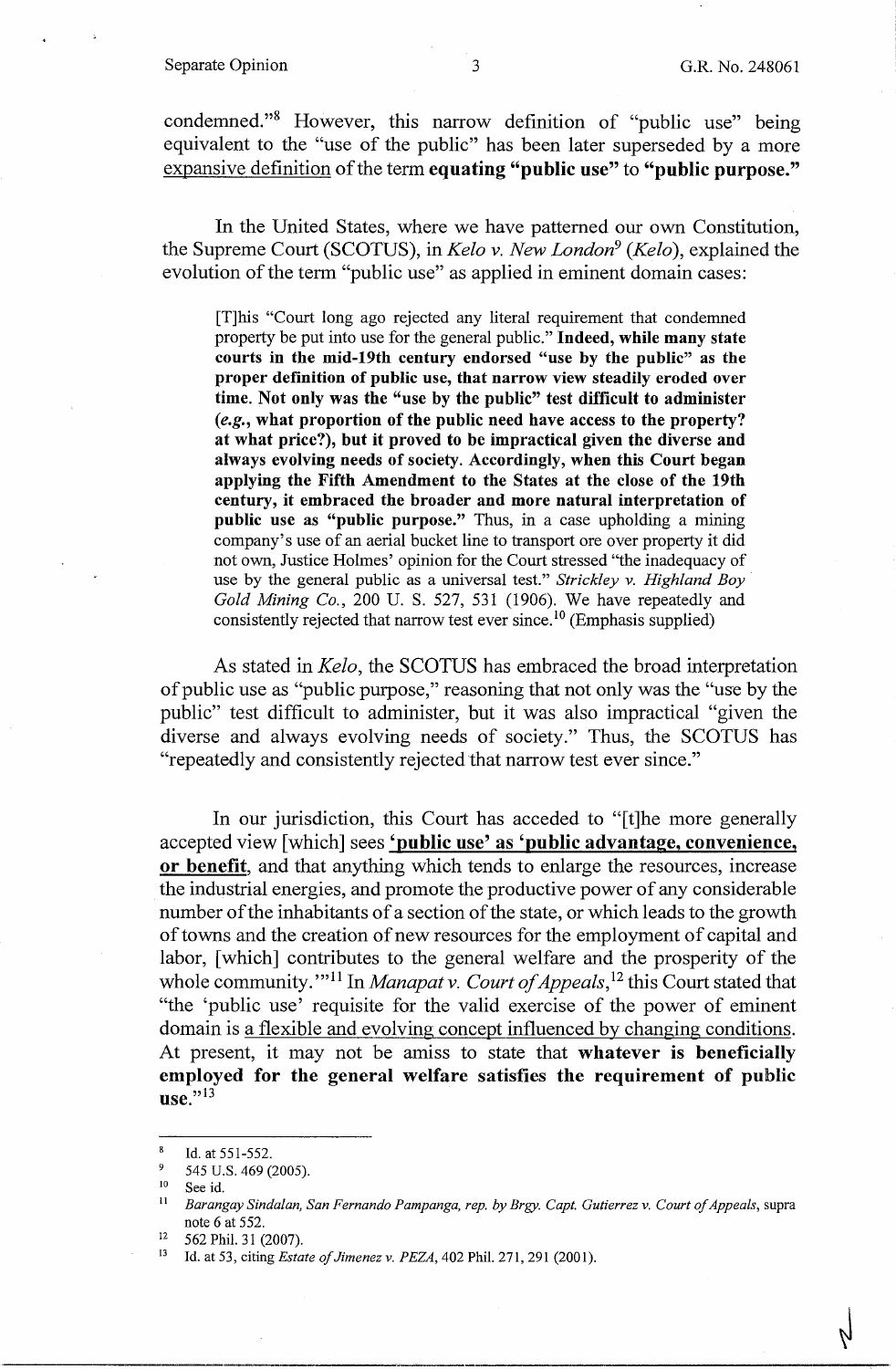#### Separate Opinion  $\begin{array}{ccc} 4 & 4 & \text{G.R. No. 248061} \end{array}$

However, it is well to point out that, at least in the United States, adherence to the expansive definition of "public use" as the standard for eminent domain takings has not gone without any strident dissent.

In the same case of *Kelo,* Justice Clarence Thomas (Justice Thomas) lamented that "[t]he Framers embodied that principle in the Constitution, **allowing the government to take property not for 'public necessity,' but instead for 'public use.'** Defying this understanding, the [SCOTUS] [has] replace[d] the Public Use Clause with a 'Public Purpose' Clause, (or perhaps the 'Diverse and Always Evolving Needs of Society' Clause) x x x.<sup>"14</sup>

In addition to defying the "most natural reading of the clause," Justice Thomas also forewarned of the danger of the government taking one's private property and giving it to another private individual, whereby the taking may be legitimized because of **"the incidental benefits that might accrue to the public from the private use,"** *viz.:* 

**The most natural reading of the Clause is that it allows the government to take property only** if **the government owns, or the public has a legal right to use, the property, as opposed to taking it for any public purpose or necessity whatsoever.** At the time of the founding, dictionaries primarily defined the noun "use" as "[t]he act of employing any thing to any purpose." 2 S. Johnson, A Dictionary of the English Language 2194 (4th ed. 1773) (hereinafter Johnson). The term "use," moreover, "is from the Latin *utor,* which means 'to use, make use of, avail one's self of, employ, apply, enjoy, etc." J. Lewis, Law of Eminent Domain§ 165, p. 224, n. 4 (1888) (hereinafter Lewis). **When the government takes property and gives it to a private individual, and the public has no right to use the property, it strains language to say that the public is "employing" the property, regardless of the incidental benefits that might accrue to the public from the private use.** The term "public use," then, means that either the government or its citizens as a whole must actually "employ" the taken property. See *id.*, at 223 (reviewing founding-era dictionaries).<sup>15</sup> (Emphases supplied)

Parenthetically, Justice Thomas reasoned that by defying the natural import of the term "public use," "we are afloat without any certain principle to guide us" since there is "no coherent principle limits what could constitute a valid public use xx x." In contrast, **"[i]t** is **far easier to analyze whether the government owns or the public has a legal right to use the taken property than to ask whether the taking has a 'purely private purpose** x x x.' Otherwise, "the Court [ would] eliminate public use scrutiny of takings entirely."<sup>16</sup>

In the same vein, Justice Sandra Day O'Connor (Justice O'Connor), in *Kelo,* argued that by expanding the definition of "public use," the qualifying standard would lose any practical relevance since **"nearly any lawful use of** 

<sup>15</sup> See id.<br><sup>16</sup> See id.

See id.

<sup>&</sup>lt;sup>14</sup> See Dissenting Opinion of Justice Thomas in *Kelo v. New London*, supra note 9.<br><sup>15</sup> See id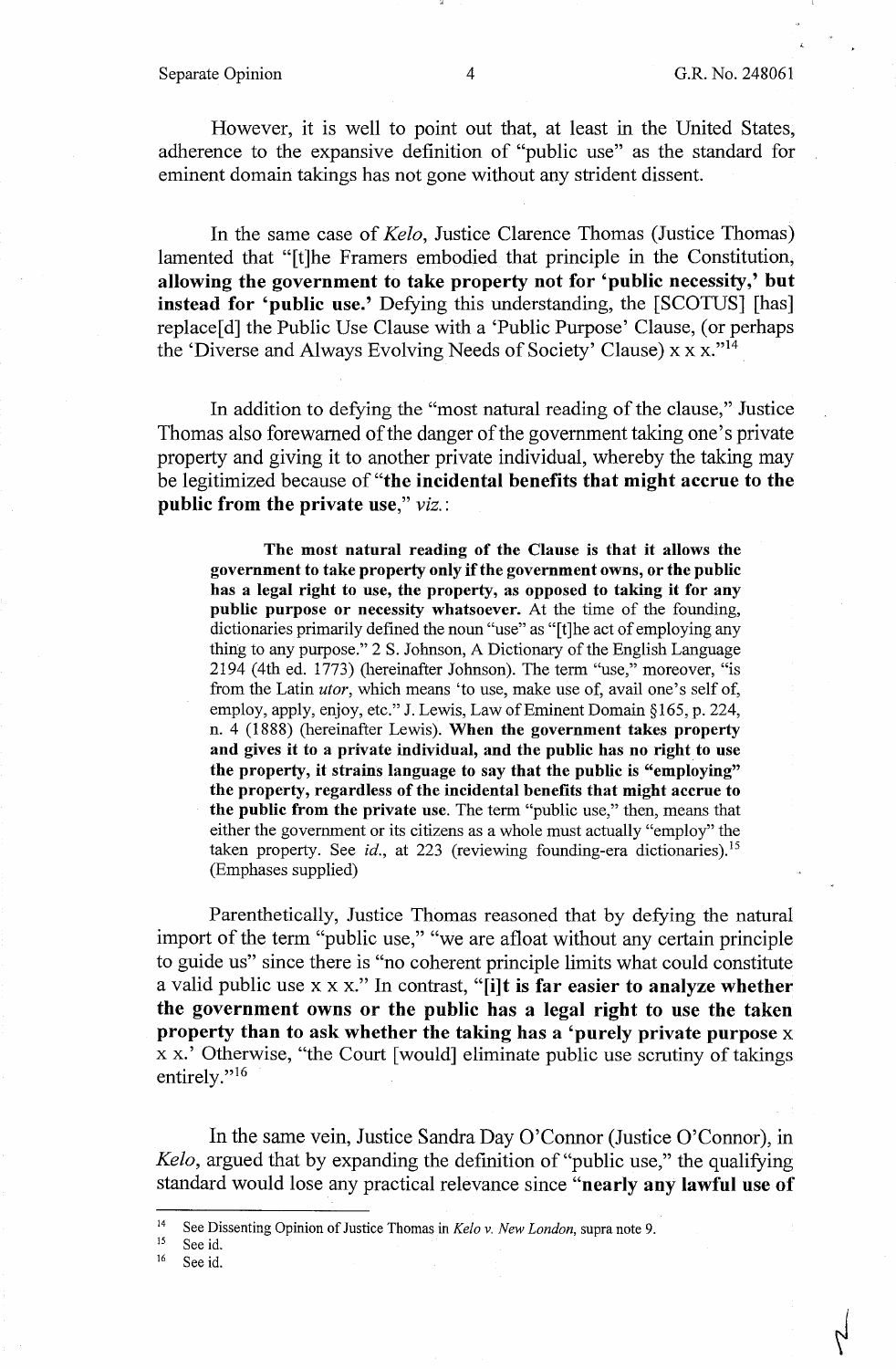**real private property can be said to generate some incidental benefit to the public."**<sup>17</sup> Accordingly, there would be no more "constraint on the eminent domain power," *viz.:* 

In moving away from our decisions sanctioning the condemnation of harmful property use, the Court today significantly expands the meaning of public use. It **holds that the sovereign may take private property currently put to ordinary private use, and give it over for new, ordinary private use, so long as the new use is predicted to generate some secondary benefit for the public-such as increased tax revenue, more jobs, maybe even aesthetic pleasure.** But nearly any lawful use of real private property can be said to generate some incidental benefit to the public. Thus, if predicted ( or even guaranteed) positive side-effects are enough to render transfer from one private party to another constitutional, then the words "for public use" do not realistically exclude any takings, and thus do not exert *any* constraint on the eminent domain power.<sup>18</sup> (Emphasis supplied)

In this relation, Justice O'Connor cautioned that this broad interpretation of "public use" allows one's property to be taken in favor of those "with disproportionate influence and power in the political process, including large corporations and development firms."<sup>19</sup> In the end, "the **government now has license to transfer property from those with fewer resources to those with more."<sup>20</sup> This, to her, runs counter to the concept of** a just goverrunent "which *impartially* secures to every man, whatever is his *own," viz.:* 

Any property may now be taken for the benefit of another private party, but the fallout from this decision will not be random. The beneficiaries are likely to be those citizens with disproportionate influence and power in the political process, including large corporations and development firms. As for the victims, the government now has license to transfer property from those with fewer resources to those with more. The Founders cannot have intended this perverse result. "[T]hat alone is *ajust* government," wrote James Madison, "which *impartially* secures to every man, whatever is his *own."* For the National Gazette, Property, (Mar. 29, 1792), reprinted in 14 Papers of James Madison 266 (R. Rutland et al. eds. 1983).<sup>21</sup>

While SCOTUS rulings, much less, opinions of dissenting US Justices, are not binding in our jurisdiction, they are nonetheless persuasive in shaping our own doctrinal bearings. As previously mentioned, this Court has subscribed to the doctrine equating "public use" to mere public interest, public purpose, or public advantage. Thus, as long as the taking of private property subserves some form of general welfare, the public use requisite of the eminent domain clause in our Constitution is met, leaving the amount of just compensation as the only remaining issue.

<sup>17</sup> See Dissenting Opinion of Justice O'Connor in *Kelo v. New London*, supra note 9.<br><sup>18</sup> See id.<br><sup>19</sup> See id

<sup>&</sup>lt;sup>19</sup> See id.<br><sup>20</sup> See id.<br><sup>21</sup> See id.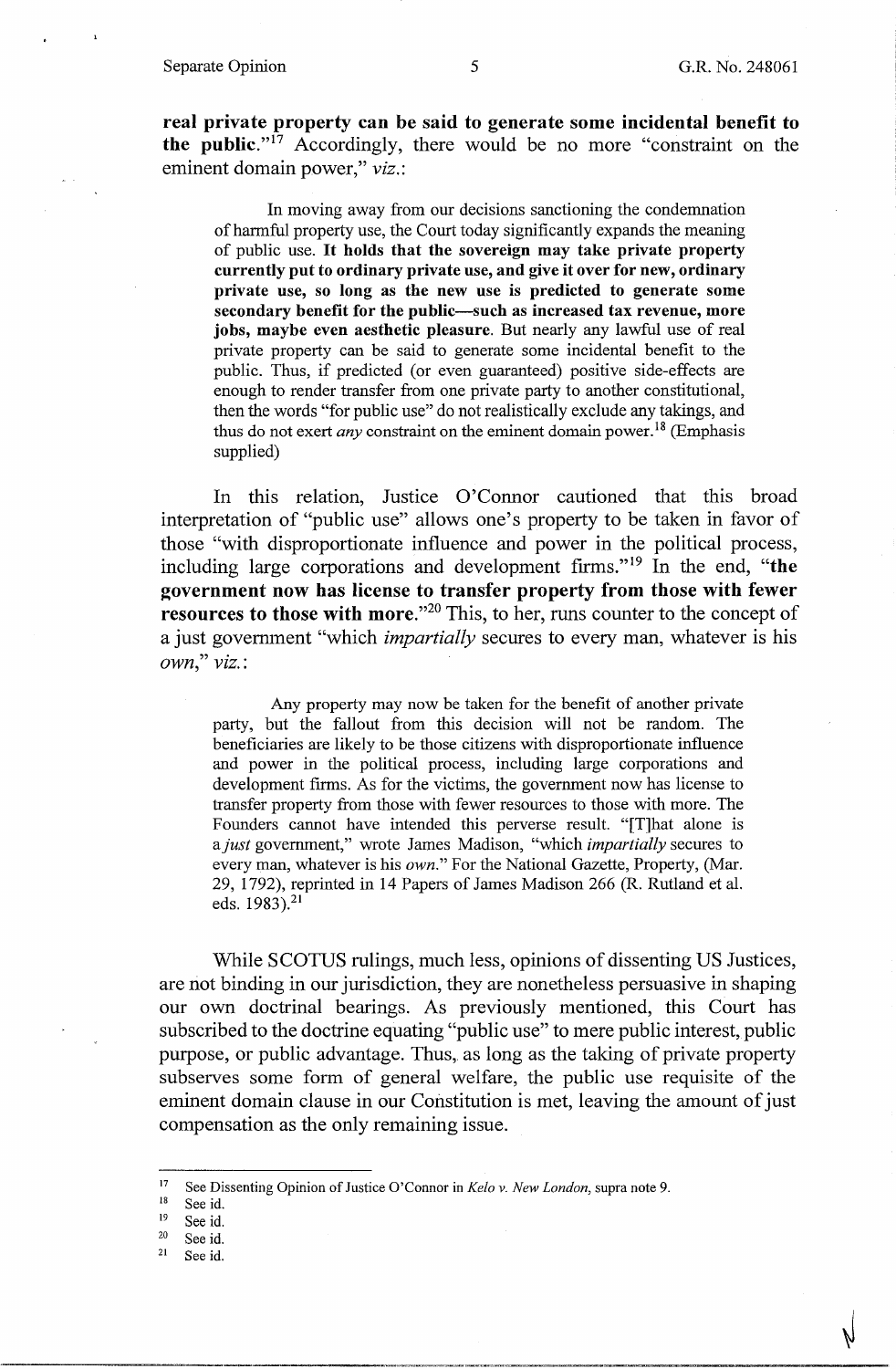#### Separate Opinion 6 G.R. No. 248061

Notably, while this Court has held that "[t]he number of people is not determinative of whether or not it constitutes public use, **provided [that] the use is exercisable in common and is not limited to particular individuals,"<sup>22</sup>**still, **the** *discernible divide* **between a taking that subserves some public interest but at the same time, accommodates a clear private benefit, and which between the two in a particular case is a mere incidence, remain blurry subjects in our current body of jurisprudence.** 

In *Vda. De Ouano v. Republic,23* cited in the 2015 case of *National Power Corp.,* the Court expressed that "the direct use by the state of its power to oblige landowners to renounce their productive possession to another citizen, who will use it predominantly for that citizen's own private gain, is offensive to our laws,"24 *viz.:* 

*In esse,* expropriation is forced private property taking, the landowner being really without a ghost of a chance to defeat the case of the expropriating agency. In other words, in expropriation, the private owner is deprived of property against his will. Withal, the mandatory requirement of due process ought to be strictly followed, such that the state must show, at the minimum, a genuine need, an exacting public purpose to take private property, the purpose to be specifically alleged or least reasonably deducible from the complaint.

Public use, as an eminent domain concept, has now acquired an expansive meaning to include any use that is of "usefulness, utility, or advantage, or what is productive of general benefit [ of the public]." If the genuine public necessity-the very reason or condition as it wereallowing, at the first instance, the expropriation of a private land ceases or disappears, then there is no more cogent point for the government's retention of the expropriated land. **The same legal situation should hold if the government devotes the property to another public use very much different from the original or deviates from the declared purpose to benefit another private person. It has been said that the direct use by the state of its power to oblige landowners to renounce their productive possession to another citizen, who will use it predominantly for that citizen's own private gain, is offensive to our laws.** 

A condemnor should commit to use the property pursuant to the purpose stated in the petition for expropriation, failing which it should file another petition for the new purpose. If not, then it behooves the condemnor to return the said property to its private owner, if the latter so desires. The government cannot plausibly keep the property it expropriated in any manner it pleases and, in the process, dishonor the judgment of expropriation. This is not in keeping with the idea of fair play.<sup>25</sup> (Emphasis supplied)

<sup>25</sup> Id. at  $418-419$ ; citations omitted.

<sup>22</sup>*Barangay Sindalan, San Fernando Pampanga, rep. by Brgy. Capt. Gutierrez v. Court of Appeals,* supra note 6 at 552.<br>
<sup>23</sup> 657 Phil. 391 (2011).<br>
<sup>24</sup> Id. at 419 aiting Hair

<sup>24</sup> Id. at 419, citing *Heirs of Moreno v. Mactan-Cebu International Airport Authority,* 503 Phil. 898, 912 (2005).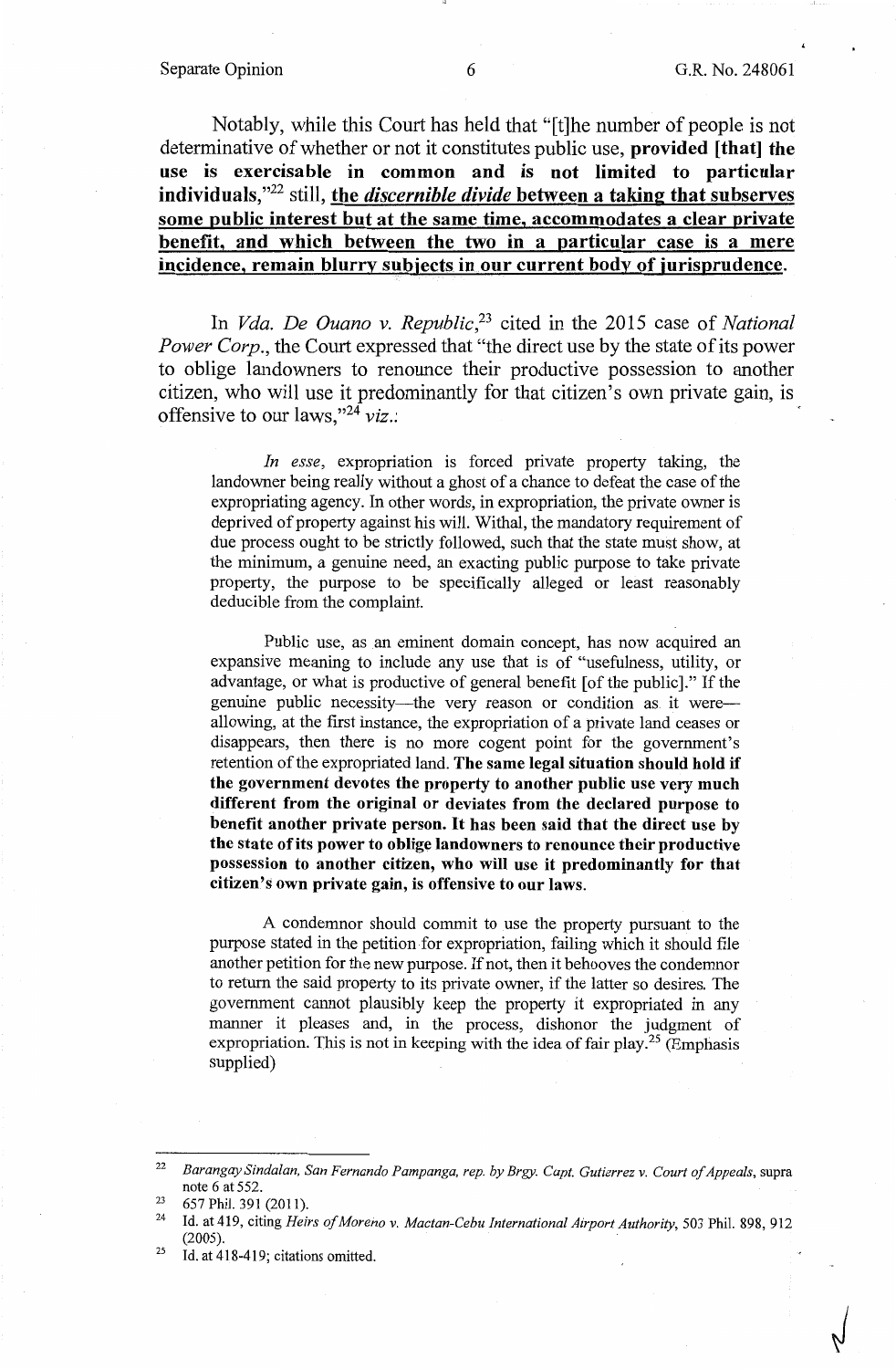### Separate Opinion 7 G.R. No. 248061

 $\int$ 

This notwithstanding, there is no clear and settled guidance in our cases so as to determine what is "predominant" use for another's own private gain. Rather, what is more compellingly abound in our jurisprudence is the doctrine that the public use requirement is satisfied by the taking being premised on some public advantage, convenience, or benefit.

However, it must be discerned that the grant of the authority to expropriate is different from the propriety of the expropriation itself. As initially mentioned, this case only concerns the issue of the constitutionality of Sections 10 and 17 of RA 11212, which provisions must be examined against the prevailing jurisprudential standard that public use is equal to "whatever is beneficially employed for the general welfare." In this regard, the propriety of the public use anent petitioner MORE Electric and Power Corporation's (MORE) taking of respondent Panay Electric Company, Inc.'s (PECO) specific properties is not yet at issue here. The assailed statutory provisions only accord eminent domain power in favor of MORE, but the actual exercise of such .power is still subject to judicial scrutiny in the expropriation proceedings. Hence, perhaps in the proper case where the Court is called to examine the expansive/narrow scope of the public use concept in relation to a specific taking, the Court will be able to amply resolve this quandary. That case may well be the appeal to this Court from the expropriation proceedings involving PECO's properties.

Nonetheless, I already deem it proper to draw attention to the above divergence of opinions anent the interpretation of "public use" in order to magnify two points relevant to this case:

First, the broad definition of "public use" seems to create a practical conundrum as to whether or not the propriety of an exercise of eminent domain power, *when delegated by the State to a franchisee,* is still properly a judicial function, or just a matter of the judiciary confirming the determination already made by legislature.

To explain, implicit in the franchise grant is the advancement of public interest. Conceptually, franchisees are given statutory privileges to conduct the covered activities in their franchise for the benefit of the public. Thus, when a franchisee is concomitantly conferred with an eminent domain power to acquire private properties, any taking made under the legal cover of the grantee's franchise will theoretically satisfy the requirement of public use.

At this juncture, it may not be amiss to point out that while the statutory delegation of eminent domain power to franchisees does not dispense with the need of filing expropriation proceedings before the court, the practical effect, however, is that trial courts are put in an awkward position to defer to Congress' will, else it be accused of frustrating the pursuits of the franchisee who enjoys the imprimatur of the lawmaking body. In fact, it may also be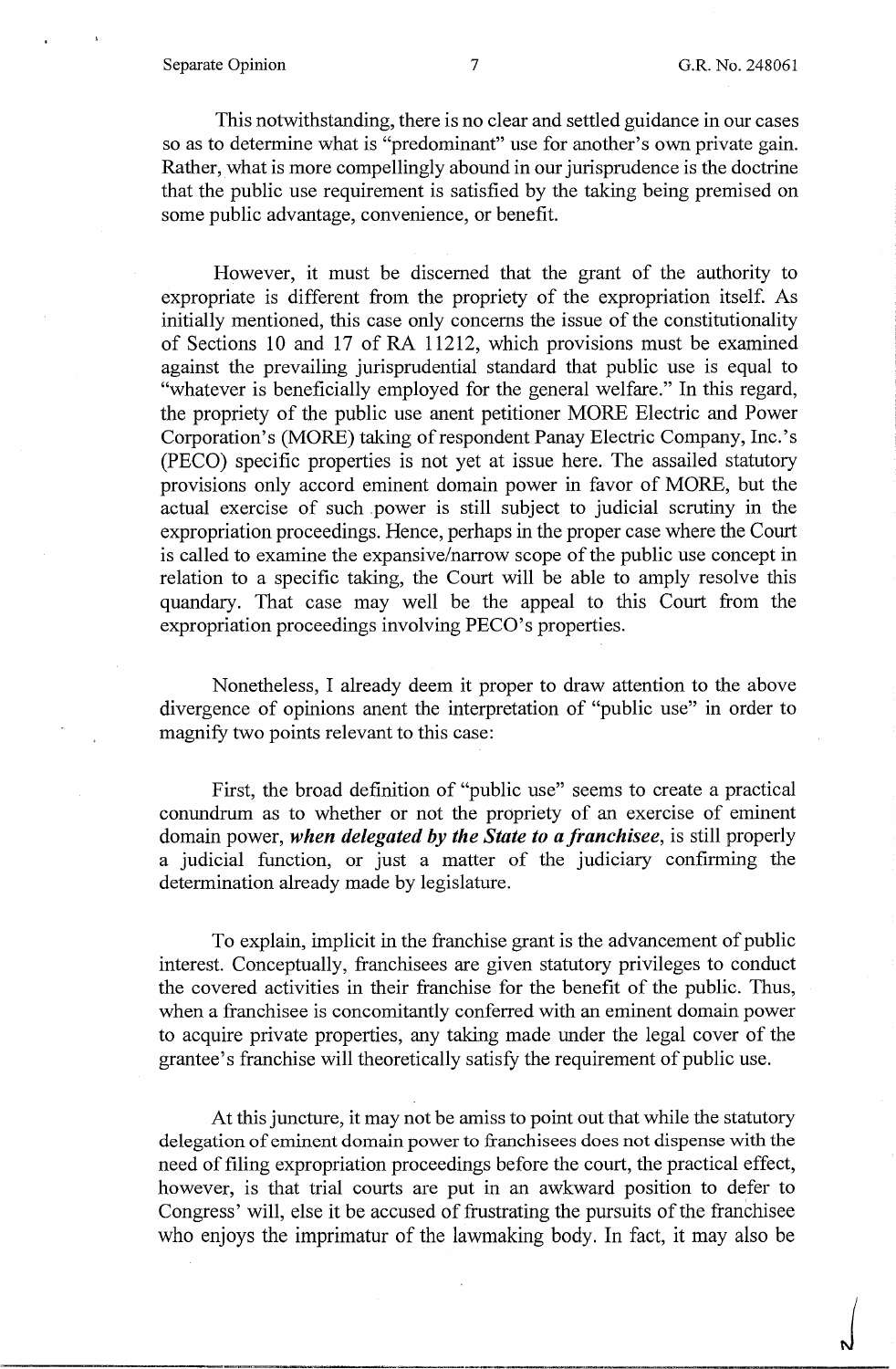argued that the franchisee's taking under the cover of its franchise will always carry some semblance of public benefit, *regardless of the private benefit it will gain.* 

To note, this scenario wherein private entities have been delegated eminent domain powers in their respective franchises is not only attendant to MORE, but also to other public utilities. To illustrate, Section 10 of MORE's franchise reads:

SECTION 10. *Right of Eminent Domain.* - Subject to the **limitations and procedures prescribed by law, the grantee is authorized to exercise the right of eminent domain insofar as it may be reasonably necessary for the efficient maintenance and operation of services.** The grantee is authorized to install and maintain its poles, wires, and other facilities over and across public property, including streets, highways, forest reserves, and other similar property of the Government of the Philippines, its branches, or any of its instrumentalities. **The grantee may acquire such private property as is actually necessary for the realization of the purposes for which this franchise is granted** x x x: *Provided,* That proper condemnation proceedings shall have been instituted and just compensation paid[.]

## x x x x (Emphases supplied)

To name a few, the above provision is akin to the following eminent domain provisions in favor of electric distribution utilities embedded in their respective franchises:

| Law           | Franchisee    | Franchise purpose                | Eminent domain delegation          |
|---------------|---------------|----------------------------------|------------------------------------|
| RA 11322      | Cotabato      | SECTION 1. Nature                | SECTION 10. Right of Eminent       |
| (April<br>17, | Electric      | Scope<br>and<br>of               | Domain. - Subject to the           |
| 2019)         | Cooperative,  | <i>Franchise.</i> $- x x x$ to   | limitations and procedures         |
|               | $Inc -$       | $\{$ install, $\ $<br>construct, | prescribed by law, the grantee     |
|               | <b>PPALMA</b> | establish, operate and           | is authorized to exercise the      |
|               |               | maintain for public              | right of eminent domain            |
|               |               | interest, a distribution         | it<br>be<br>insofar<br>as<br>may   |
|               |               | the<br>for<br>system             | reasonably necessary for the       |
|               |               | conveyance of electric           | efficient maintenance<br>and       |
|               |               | power to the end users           | operation of services.<br>The      |
|               |               | in the municipalities of         | grantee is authorized to install   |
|               |               | Pigcawayan,<br>Pikit,            | and maintain its poles, wires,     |
|               |               | Libungan,<br>Aleosan,            | and other facilities over and      |
|               |               | Midsayap<br>and                  | public property,<br>across         |
|               |               | Alamada, Province of             | streets, highways,<br>including    |
|               |               | Cotabato,<br>its<br>and          | forest reserves, and other similar |
|               |               | neighboring suburbs.             | property of the Government of      |
|               |               |                                  | the Philippines, its branches, or  |
|               |               |                                  | any of its instrumentalities. The  |
|               |               |                                  | grantee may acquire such           |
|               |               |                                  | private property as is actually    |
|               |               |                                  | necessary for the realization of   |
|               |               |                                  | the purposes for which this        |
|               |               |                                  | franchise is granted: Provided,    |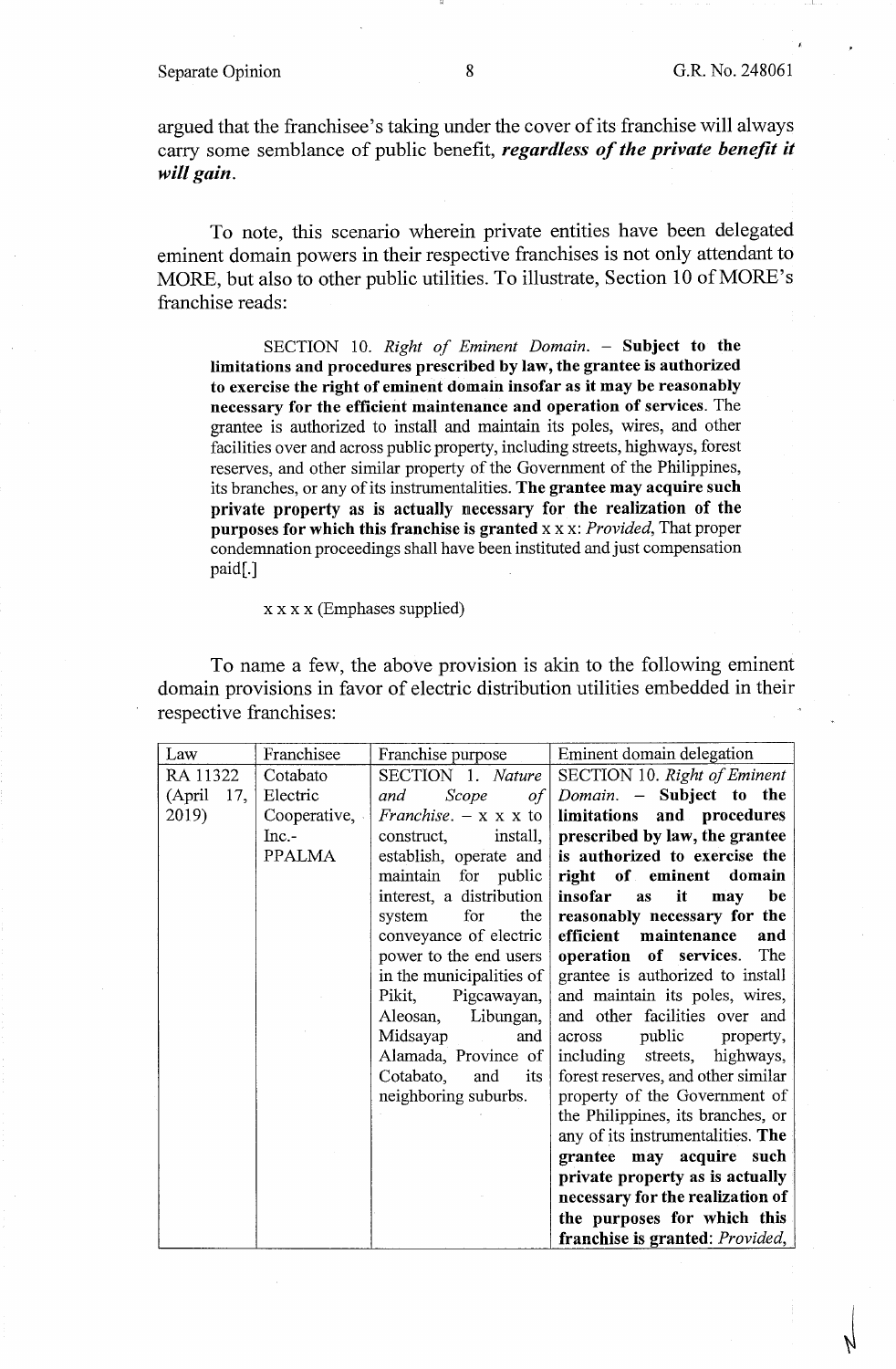$\mathbb{R}^d$ 

 $\frac{1}{2}$ 

Ŋ

|              |              |                                  | proper condemnation<br>That             |
|--------------|--------------|----------------------------------|-----------------------------------------|
|              |              |                                  | proceedings shall have been             |
|              |              |                                  | instituted and just compensation        |
|              |              |                                  | paid. (Emphases supplied)               |
| RA 10637     | Cotabato     | SECTION 1. Nature                | SECTION 9. Right of Eminent             |
| (June<br>16, | Light<br>and | and<br>Scope<br>of               | <i>Domain.</i> $-$ Subject to the       |
| 2014)        | Power        | Franchise. $- x x x$ to          | limitations<br>and procedures           |
|              | Company      | install,<br>construct,           | prescribed by law, the grantee          |
|              |              | establish, operate and           | is authorized to exercise the           |
|              |              | maintain<br>for                  | right of eminent<br>domain              |
|              |              | commercial purposes              | be<br>insofar<br>it<br>as<br>may        |
|              |              | the<br>public<br>and<br>in       | reasonably necessary for the            |
|              |              | interest, a distribution         | maintenance<br>efficient<br>and         |
|              |              | for<br>system<br>the             | operation of services.<br>The           |
|              |              | conveyance of electric           | grantee is authorized to install        |
|              |              | power to the end-users           | and maintain its poles, wires and       |
|              |              | in the City of Cotabato          | other facilities over and across        |
|              |              | and portions of the              | including<br>public<br>property,        |
|              |              | municipalities of Datu           | forest<br>highways,<br>streets,         |
|              |              | Sinsuat<br>Odin<br>and           | similar<br>and other<br>reserves        |
|              |              | Sultan Kudarat, both in          | property of the Government of           |
|              |              | Province<br>of<br>the            | the Philippines, its branches or        |
|              |              | Maguindanao.                     | any of its instrumentalities. The       |
|              |              |                                  | grantee may acquire such                |
|              |              |                                  | private property as is actually         |
|              |              |                                  |                                         |
|              |              |                                  | necessary for the realization of        |
|              |              |                                  | the purposes for which this             |
|              |              |                                  | franchise is granted: Provided,         |
|              |              |                                  | condemnation<br>That<br>proper          |
|              |              |                                  | proceedings shall have been             |
|              |              |                                  | instituted and just compensation        |
|              |              |                                  | paid. (Emphases supplied)               |
| RA 10891     | First        | Bay   SECTION 1. Nature          | SECTION 9. Right of Eminent             |
| 21,<br>(July | Power Corp.  | of  <br>Scope<br>and             | <i>Domain.</i> $-$ Subject to the       |
| 2016)        |              | <i>Franchise.</i> $- x x x$ to   | limitations and procedures              |
|              |              | $\{$ install, $\ $<br>construct, | prescribed by law, the grantee          |
|              |              | establish, operate and           | is authorized to exercise the           |
|              |              | maintain<br>for                  | right of eminent domain                 |
|              |              | commercial purposes              | insofar<br>be<br>it<br>may<br><b>as</b> |
|              |              | and in the public                | reasonably necessary for the            |
|              |              | interest, a distribution         | efficient maintenance<br>and            |
|              |              | for<br>the<br>system             | The<br>operation of services.           |
|              |              | conveyance of electric           | grantee is authorized to install        |
|              |              | power to the end users           | and maintain its poles, wires and       |
|              |              | in the Municipality of           | other facilities over and across        |
|              |              | Bauan, Province of               | property, including<br>public           |
|              |              | Batangas.                        | streets, highways,<br>forest            |
|              |              |                                  | other<br>similar<br>and<br>reserves     |
|              |              |                                  | property of the Government of           |
|              |              |                                  | the Philippines, its branches or        |
|              |              |                                  | any of its instrumentalities. The       |
|              |              |                                  | grantee may acquire such                |
|              |              |                                  | private property as is actually         |
|              |              |                                  | necessary for the realization of        |
|              |              |                                  | the purposes for which this             |
|              |              |                                  | franchise is granted: Provided,         |
|              |              |                                  | condemnation<br>That<br>proper          |

 $\bar{\mathcal{A}}$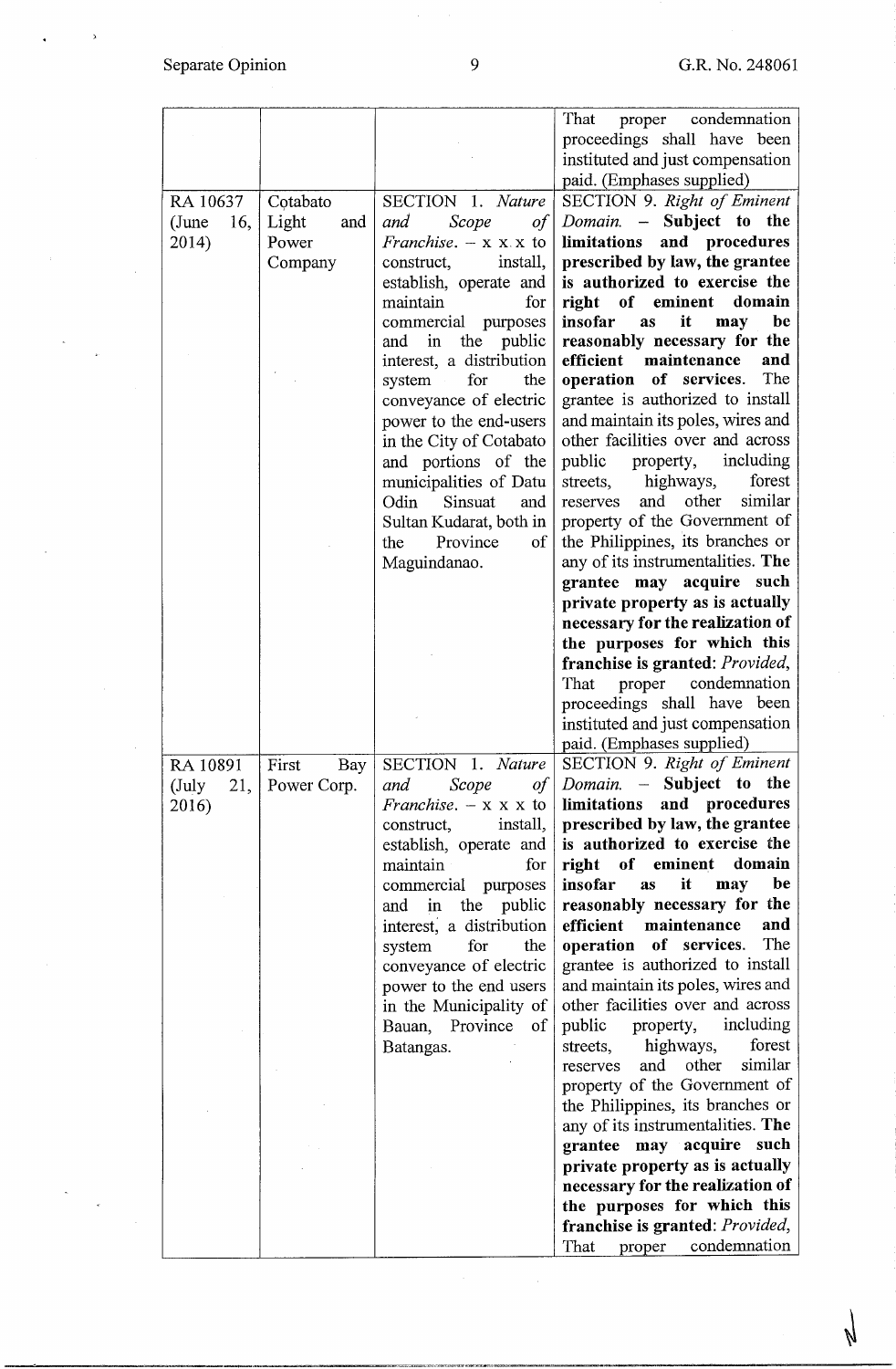. 31

 $\sqrt{ }$ 

|              |              |                                | proceedings shall have been             |
|--------------|--------------|--------------------------------|-----------------------------------------|
|              |              |                                | instituted and just compensation        |
|              |              |                                | paid. (Emphases supplied)               |
| RA 9381      | Angeles      | SECTION 1. Nature              | SEC. 10. Right of Eminent               |
| (March<br>9, | Electric     | Scope<br>and<br>of             | Subject to<br>the<br>Domain. -          |
| 2007)        | Corporation  | <i>Franchise.</i> $- x x x$ to | and procedures<br>limitations           |
|              |              | construct, operate and         | prescribed by law, the grantee          |
|              |              | maintain in the public         | is authorized to exercise the           |
|              |              | interest<br>and<br>for         | right of eminent<br>domain              |
|              |              | commercial purposes,           | insofar<br>it<br>be<br>may<br>as        |
|              |              | a distribution system          | reasonably necessary for the            |
|              |              | for the conveyance of          | maintenance<br>efficient<br>and         |
|              |              | electric power to the          | The<br>operation of services.           |
|              |              | end-users in the City of       | grantee is authorized to install        |
|              |              | Angeles, Province of           | and maintain its poles, wires and       |
|              |              | Pampanga.                      | other facilities over and across        |
|              |              |                                | including<br>public<br>property,        |
|              |              |                                | highways,<br>forest<br>streets,         |
|              |              |                                | and<br>other<br>similar<br>reserves     |
|              |              |                                | property of the Government of           |
|              |              |                                | the Philippines, its branches or        |
|              |              |                                | any of its instrumentalities. The       |
|              |              |                                | grantee may<br>acquire such             |
|              |              |                                | private property as is actually         |
|              |              |                                | necessary for the realization of        |
|              |              |                                | the purposes for which this             |
|              |              |                                | franchise is granted: Provided,         |
|              |              |                                | proper condemnation<br>That             |
|              |              |                                | proceedings shall have been             |
|              |              |                                | instituted and just compensation        |
|              |              |                                | paid. (Emphases supplied)               |
| RA 10373     | Olongapo     | SECTION 1. Nature              | SECTION 9. Right of Eminent             |
| (March<br>1, | Electricity  | and<br>Scope<br>of             | <i>Domain.</i> – Subject to the         |
| 2013)        | Distribution | Franchise. $- x x x$ to        | limitations<br>and procedures           |
|              | Company,     | construct,<br>install,         | prescribed by law, the grantee          |
|              | Inc.         | establish, operate and         | is authorized to exercise the           |
|              |              | maintain<br>for                | right of eminent<br>domain              |
|              |              | commercial purposes            | insofar<br>it<br>be<br><b>as</b><br>may |
|              |              | in<br>the<br>public<br>and     | reasonably necessary for the            |
|              |              | interest, a distribution       | efficient<br>maintenance<br>and         |
|              |              | system<br>for<br>the           | The<br>operation of services.           |
|              |              | conveyance of electric         | grantee is authorized to install        |
|              |              | power to the end-users         | and maintain its poles, wires and       |
|              |              | in the City of Olongapo        | other facilities over and across        |
|              |              | and its suburbs.               | public property, including              |
|              |              |                                | highways,<br>forest<br>streets,         |
|              |              |                                | similar<br>other<br>and<br>reserves     |
|              |              |                                | property of the Government of           |
|              |              |                                | the Philippines, its branches or        |
|              |              |                                | any of its instrumentalities. The       |
|              |              |                                | grantee may acquire such                |
|              |              |                                | private property as is actually         |
|              |              |                                | necessary for the realization of        |
|              |              |                                | the purposes for which this             |
|              |              |                                | franchise is granted: Provided,         |
|              |              |                                | That<br>proper condemnation             |
|              |              |                                | proceedings shall have been             |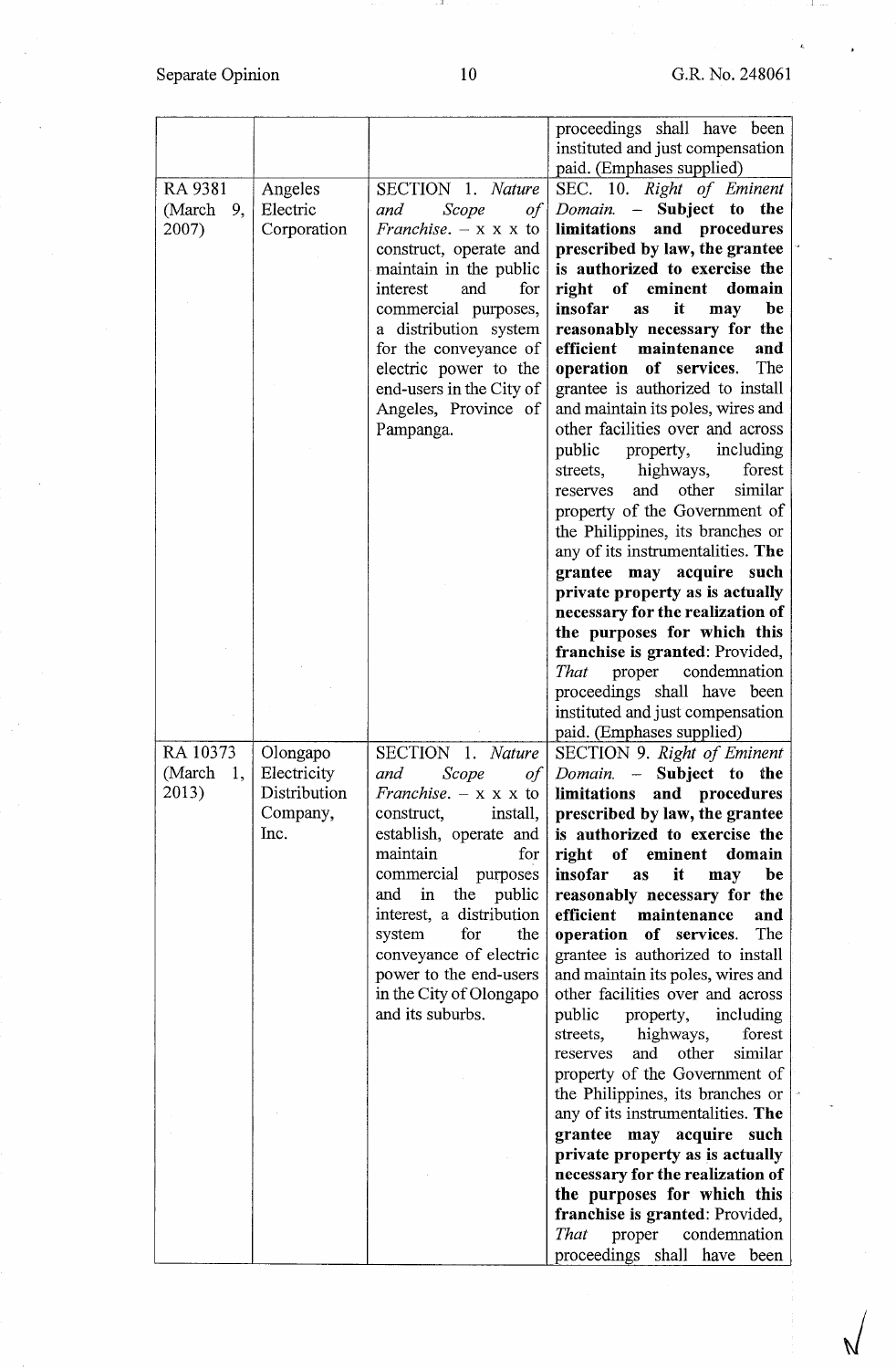Separate Opinion 11 G.R. No. 248061

|  |  | instituted and just compensation |
|--|--|----------------------------------|
|  |  | paid. (Emphases supplied)        |

**To my mind, when the exercise of eminent domain is necessary to carry out the franchise, the taking is intermixed with the Congress' will.**  *As such, the judicial function of the courts in determining the propriety of expropriation is somewhat constrained by an attitude of legislative deference.*  In *Kela,* Justice Thomas especially criticized the "almost insurmountable deference to legislative conclusions that a use serves a 'public use,"' *viz.:* 

A second line of this Court's cases also deviated from the Public Use Clause's original meaning by allowing legislatures to define the scope of valid "public uses." *United States* v. *Gettysburg Electric R. Co.,* 160 U. S. 668 (1896), involved the question whether Congress' decision to condemn certain private land for the purpose of building battlefield memorials at Gettysburg, Pennsylvania, was for a public use. *Id.,* at 679- 680. Since the Federal Government was to use the lands in question, *id.,* at 682, there is no doubt that it was a public use under any reasonable standard. Nonetheless, the Court, speaking through Justice Peckham, declared that **"when the legislature has declared the use or purpose to be a public one, its judgment will be respected by the courts, unless the use be palpably without reasonable foundation."** *Id,* at 680. As it had with the "public purpose" dictum in *Bradley, supra,* the Court quickly incorporated this dictum into its Public Use Clause cases with little discussion. See, *e.g., United States ex rel. TVA* v. *Welch,* 327 U. S. 546, 552 (1946); *Old Dominion Land Co.* v. *United States,* 269 U.S. 55, 66 (1925).

**There is no justification, however, for affording almost insurmountable deference to legislative conclusions that a use serves a "public use."** To begin with, a court owes no deference to a legislature's judgment concerning the quintessentially legal question of whether the government owns, or the public has a legal right to use, the taken property. Even under the "public purpose" interpretation, moreover, it is most implausible that the Framers intended to defer to legislatures as to what satisfies the Public Use Clause, uniquely among all the express provisions of the Bill of Rights. We would not defer to a legislature's determination of the various circumstances that establish, for example, when a search of a home would be reasonable, see, *e.g., Payton* v. *New York,* 445 U. S. 573, 589-590 (1980), or when a convicted double-murderer may be shackled during a sentencing proceeding without on-the-record findings, see *Deck v. Missouri,* 544 U. S. (2005), or when state law creates a property interest protected by the Due Process Clause, see, *e.g., Castle Rock* v. *Gonzales, post,* at \_; *Board of Regents of State Colleges* v. *Roth,* 408 U. S. 564, 576 (1972); *Goldberg* v. *Kelly,* 397 U. S. 254, 262-263 (1970).

Still worse, it is backwards to adopt a searching standard of constitutional review for nontraditional property interests, such as welfare benefits, see, *e.g., Goldberg, supra,* while deferring to the legislature's determination as to what constitutes a public use when it exercises the power of eminent domain, and thereby invades individuals' traditional rights in real property. The Court has elsewhere recognized "the overriding respect for the sanctity of the home that has been embedded in our traditions since the origins of the Republic," *Payton, supra,* at 601, when the issue is only whether the government may search a home. Yet today the Court tells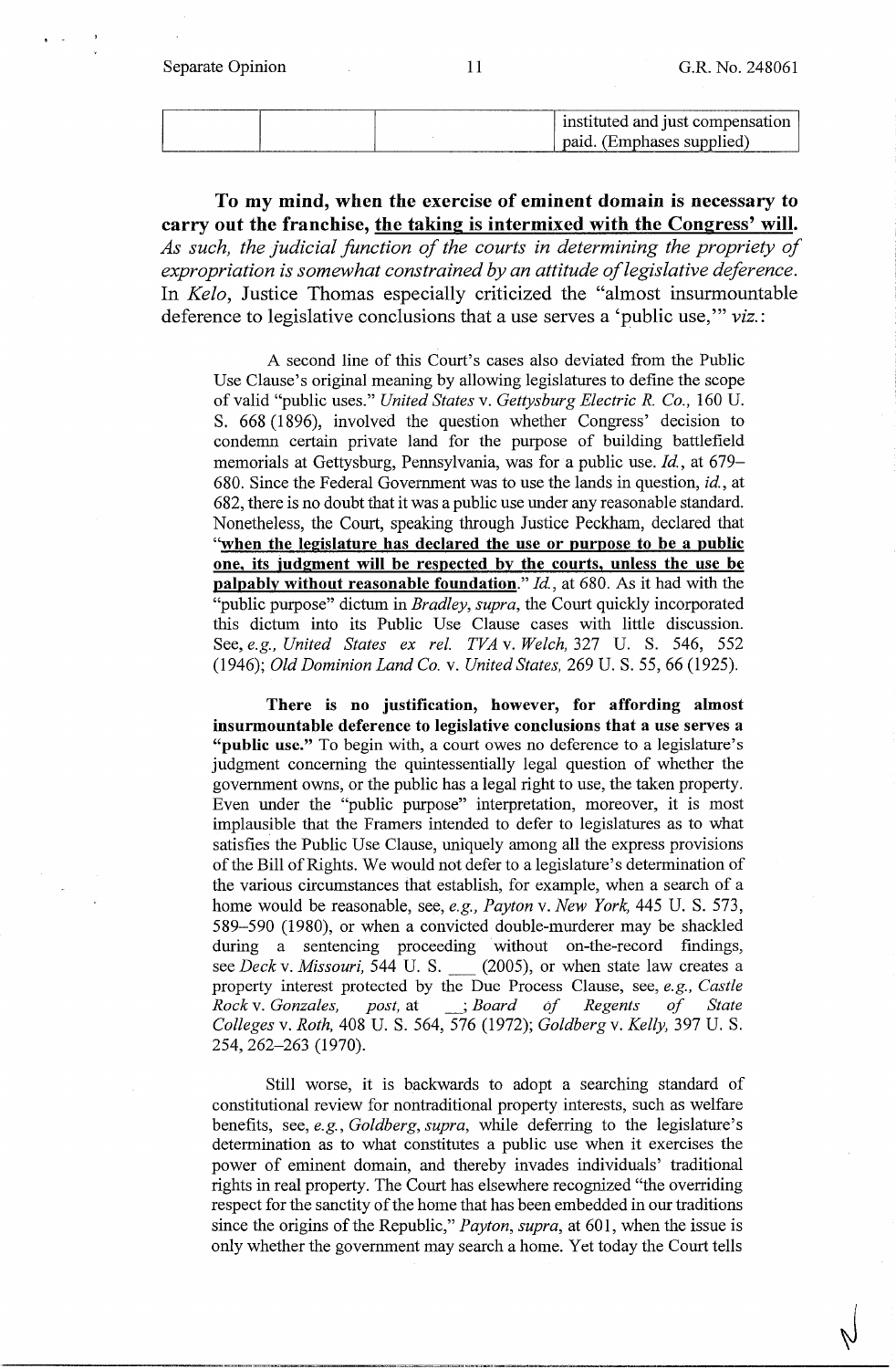$\sqrt{2}$ 

us that we are not to "second-guess the City's considered judgments," *ante,*  at 18, when the issue is, instead, whether the government may take the infinitely more intrusive step of tearing down petitioners' homes. Something has gone seriously awry with this Court's interpretation of the Constitution. Though citizens are safe from the government in their homes, the homes themselves are not. **Once one accepts, as the Court at least nominally does,** *ante,* **at 6, that the Public Use Clause is a limit on the eminent domain power of the Federal Government and the States, there is no justification for the almost complete deference it grants to legislatures as to what satisfies it.26** (Emphases and underscoring supplied)

As Justice Thomas pointed out, with the prevailing legal regime, "when the legislature has declared the use or purpose to be a public one, **its judgment will be respected by the courts, unless the use be palpably without reasonable foundation."<sup>27</sup> However, with our expansive definition of public** use, where - in Justice O'Connor's words - "nearly any lawful use of real **property can be said to generate some incidental benefit to the public,"<sup>28</sup>** it would be quite difficult to tag any taking done under the cover of a franchise as "unreasonable." Most probably, it would only be in **extreme cases where the taking is completely and wantonly without any public purpose** that. our courts can validly rule against the propriety of a franchisee's taking of another's private property. In so doing, for as long as this wanton and complete unreasonableness does not exist, a taking may be done to advance private benefit.

This brings me to my second and final point: the expansive definition of public use as mere taking for some public interest, purpose or benefit appears to legitimize the regime of allowing franchisees to take private properties, irrespective of the franchisee's private gain. As I have discussed, this Court has yet to draw any clear delineation between the commingling of private interests with public purposes when it comes to eminent domain takings. Neither has our Court prohibited the delegation of eminent domain powers to franchise holders albeit being private entities. In fact, the Court recognizes that the power of eminent domain may be delegated "even to private enterprises performing public services."29

In this case, Associate Justices Marvic M.V.F. Leonen and Amy C. Lazaro-Javier strikingly present the background facts which show that MORE was intentionally benefited by Congress to the prejudice of PECO. PECO, despite being the longstanding franchise holder of electric distribution in Iloilo City for 96 years, has now been ousted from its statutory privilege to so operate. *As to whether or not PECO deserves to continue its franchise or whether MORE is qualified as a new franchisee is clearly beyond the province of the Court as it is a pure political question left to the wisdom of Congress.*  However, more than the stripping of PECO's franchise, PECO – it is claimed

<sup>&</sup>lt;sup>26</sup> See Dissenting Opinion of Justice Thomas in *Kelo v. New London*, supra note 9.<br><sup>27</sup> See id.<br><sup>28</sup> See Dissenting Opinion of Justice O'Connor in *Kelo v. New London*, supra note 9.<br>*<sup>29</sup> Manapat v. Court of Appeals*,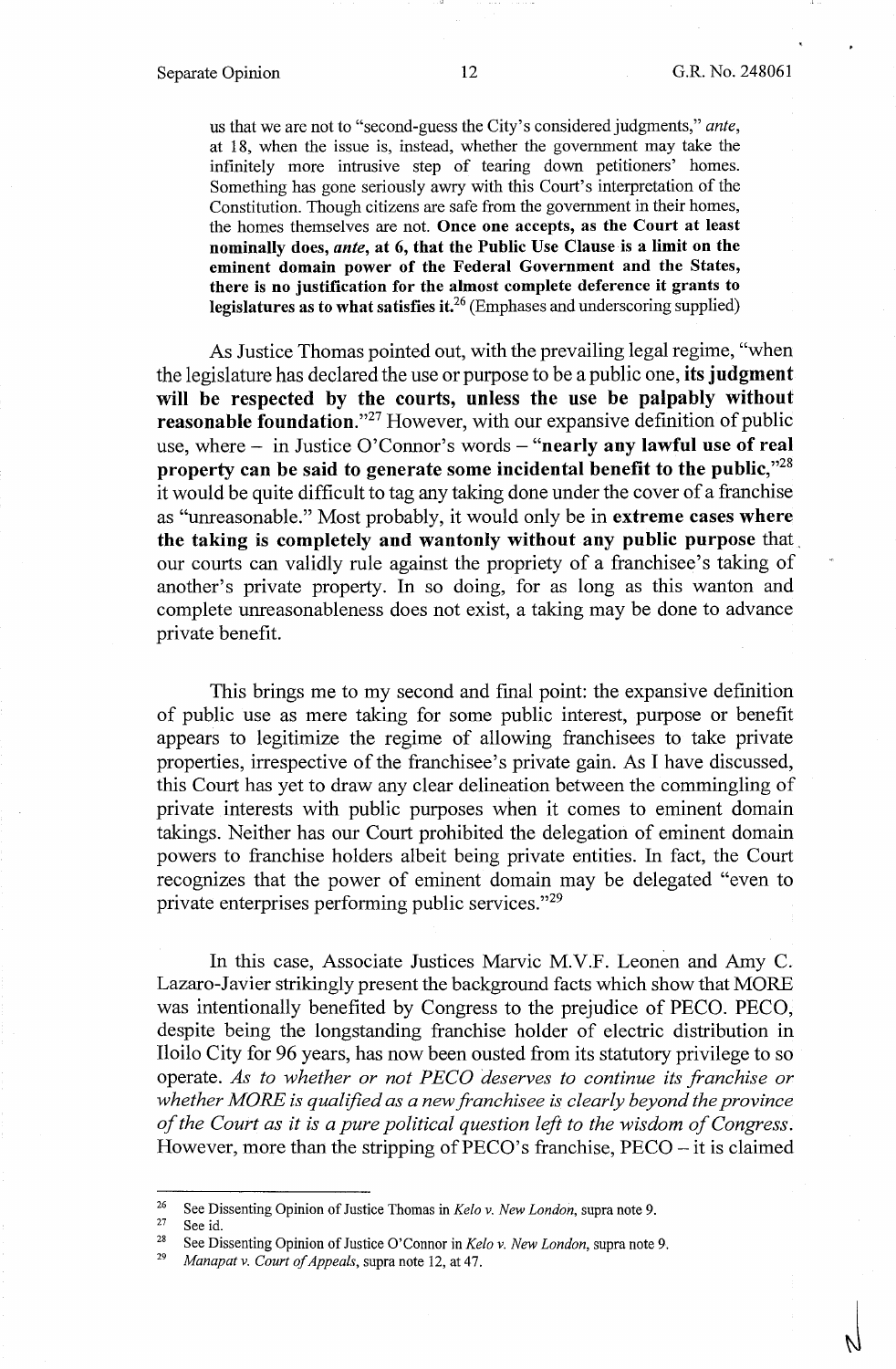#### Separate Opinion 13 G.R. No. 248061

- stands to lose its entire operation system, goodwill, and even employees through an explicit statutory enactment which not only recognizes a new franchisee but also enables the latter to practically take over PECO's business at the cost of paying the fair market value of its assets. To this point, it may be posited that while PECO may be able to realize "just" compensation, it is effectively left as a shell corporation. Further, despite receiving the "fair market value" of its properties, PECO would get paid much less than if it openly deals with a buyer in the market. Unlike in judicial proceedings, business and trade acumen may be utilized when one sells assets in the open market. Also, it is pertinent to note that the "fair market value" of a former franchisee's assets may be diluted in value since some of them may prove to be un-utilizable by the owner considering that it had already been stripped of the franchise, and thus, diminishing their future utility. Hence, in the hands of the previous franchisee, the assets may be valued less at the time of the taking.

Nevertheless, in theory, PECO's precarious situation is actually legitimized by our prevailing framework on eminent domain. Hypothetically speaking, there is nothing legally prohibiting the government to delegate the eminent domain power to a private entity embedded in its franchise, and in so doing, allow the takeover of the properties of the previous franchisee upon the reason that the taking is  $-$  in the language of our numerous franchise laws  $-$ "actually necessary for the realization of the purposes for which this franchise is granted."

In fine, up until our current paradigm on "public use" *completely* or *partially* shifts, Section 10 – and its corollary provision,<sup>30</sup> Section 17<sup>31</sup> of RA

Upon compliance with its rules, the ERC shall grant PECO the necessary provisional certificate of public convenience and necessity (CPCN) covering such interim period. The applicable generation rate shall be the provisional or final rate approved by the ERC.

This provisional authority to operate during the transition period shall not be construed as extending the franchise of PECO after its expiration on January 18, 2019, and it shall not prevent the grantee from exercising the right of eminent domain over the distribution assets existing at the franchise area as provided in Section 10 of this Act. During such interim period, the ERC shall require PECO to settle the full amount which the ERC has directed to refund to its customers in connection with all the cases filed against it.

To reduce the length of the transition period, the ERC and all agencies issuing the requisite licenses shall prioritize all applications relevant to the establishment and operation of the distribution system under its franchise.

The grantee shall, as far as practicable and subject to required qualifications, accord preference to hiring former employees of PECO upon commencement of business operations.

<sup>&</sup>lt;sup>30</sup> While Section 17 of RA 11212 is equally assailed in this petition, this provision merely provides for a transitory period for PECO to continue its operations so as to ensure the uninterrupted supply of electricity pending the takeover of MORE, as the new franchisee. To a certain extent, Section 17 is also an offshoot of Section 10 in that it expressly qualifies that the transitory period granted in favor of PECO "shall not prevent [MORE] from exercising the right of eminent domain over the distribution assets 31 existing at the franchise area as provided in Section IO of this Act."

Section 17. *Transition of Operations*. - In the public interest and to ensure uninterrupted supply of electricity, the current operator, Panay Electric Company, Inc. (PECO), shall in the interim be authorized to operate the existing distribution system within the franchise area, as well as implement its existing power supply agreements with generation companies that had been provisionally or finally approved by the ERC until the establishment or acquisition by the grantee of its own distribution system and its complete transition towards full operations as determined by the ERC, which period shall in no case exceed two (2) years from the grant of this legislative franchise.